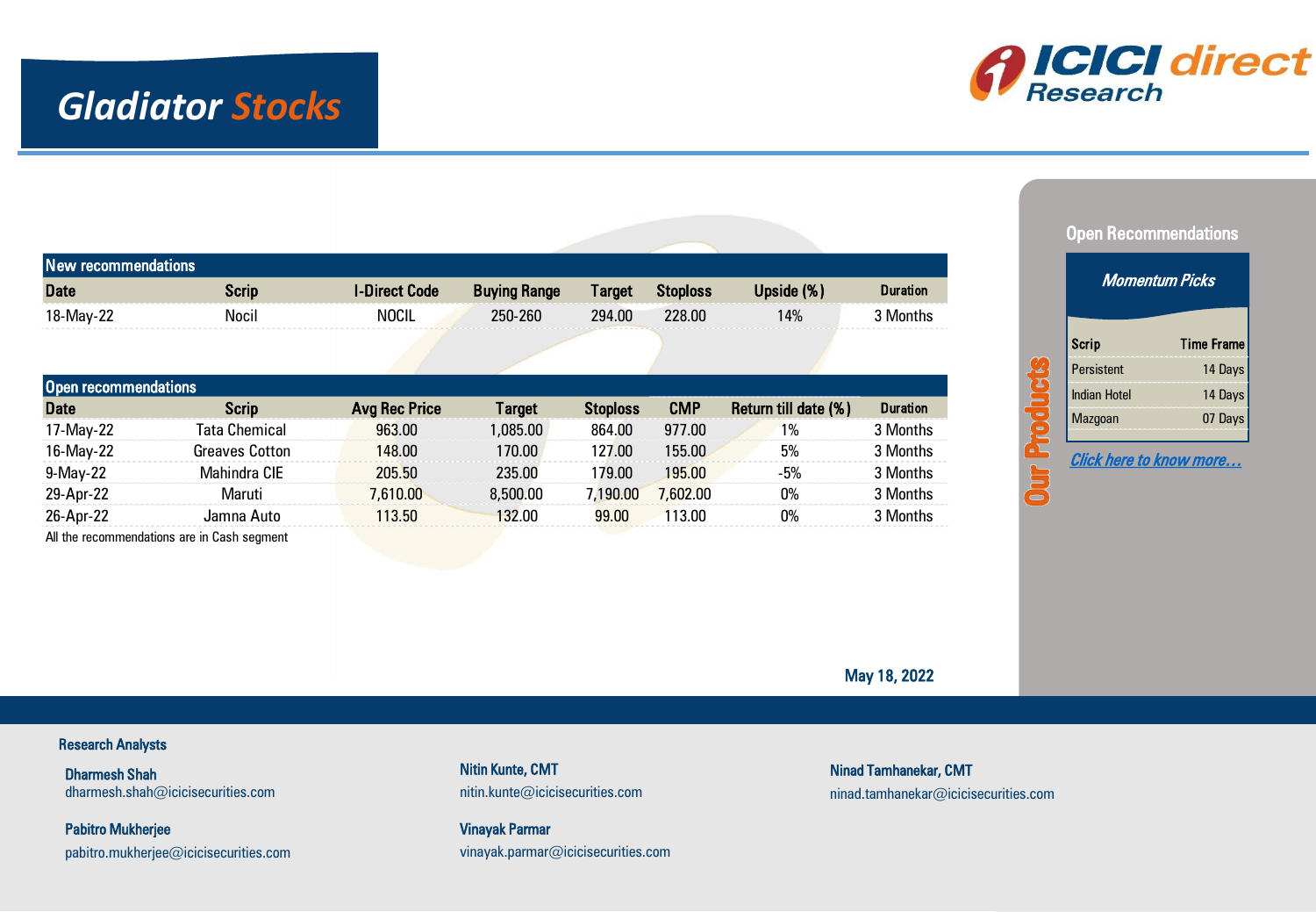#### Nocil Ltd (NOCIL): Breakout from inverted head and shoulder pattern signifies structural turnaround…

#### **ICICI** direct Research

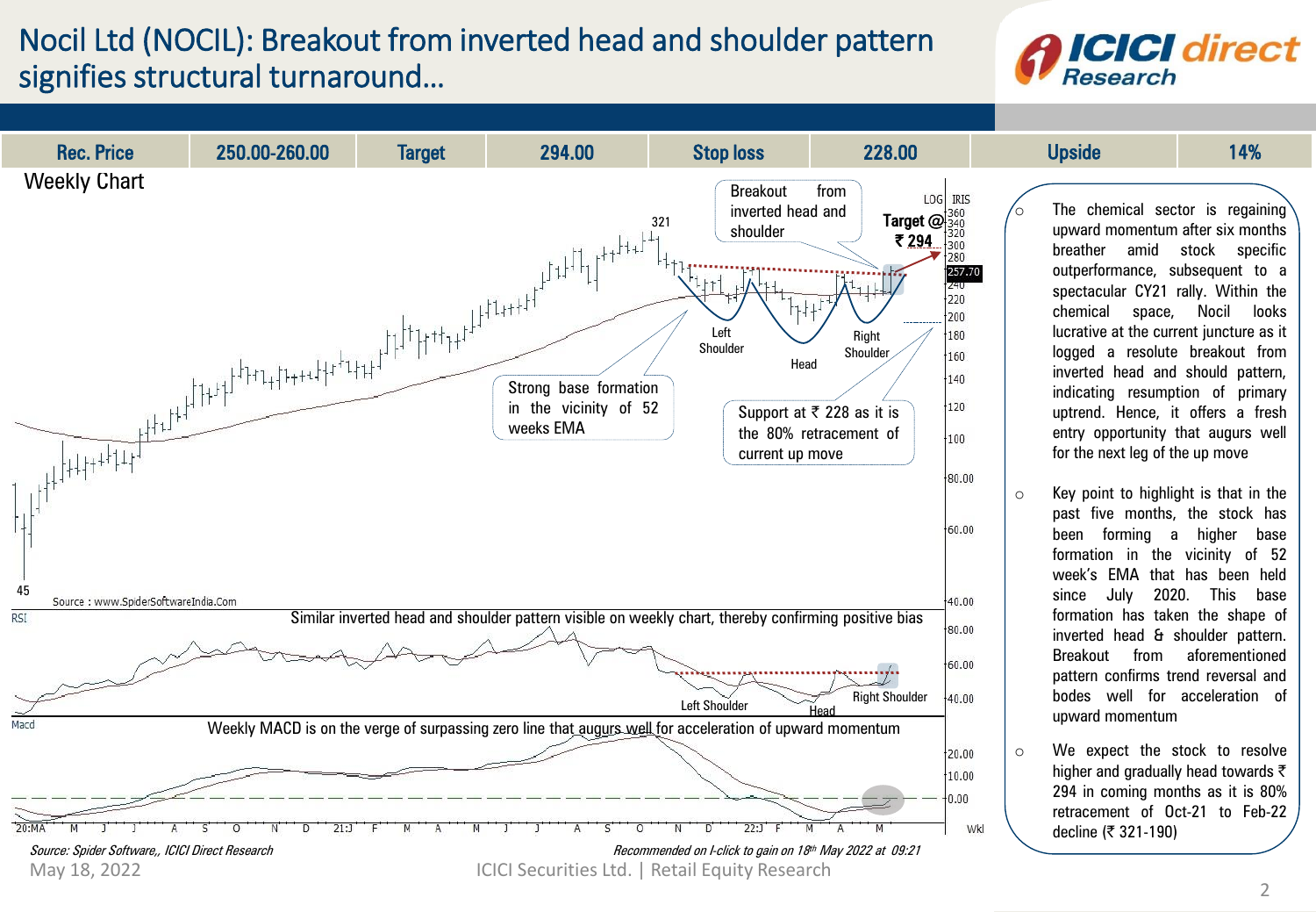### Follow up summary of Gladiator Stocks



<span id="page-2-0"></span>

| Summary Performance - Recommendations till date |     |                                          |          |  |  |  |
|-------------------------------------------------|-----|------------------------------------------|----------|--|--|--|
| <b>Total Recommendations</b>                    | 755 | Open                                     |          |  |  |  |
| <b>Closed Recommendations</b>                   | 750 | <b>Yield on Positive recommendations</b> | 16.0%    |  |  |  |
| <b>Positive Recommendations</b>                 | 559 | Yield on Negative recommendations        | $-8.0\%$ |  |  |  |
| Closed at cost                                  |     |                                          |          |  |  |  |
| <b>Strike Rate</b>                              | 77% |                                          |          |  |  |  |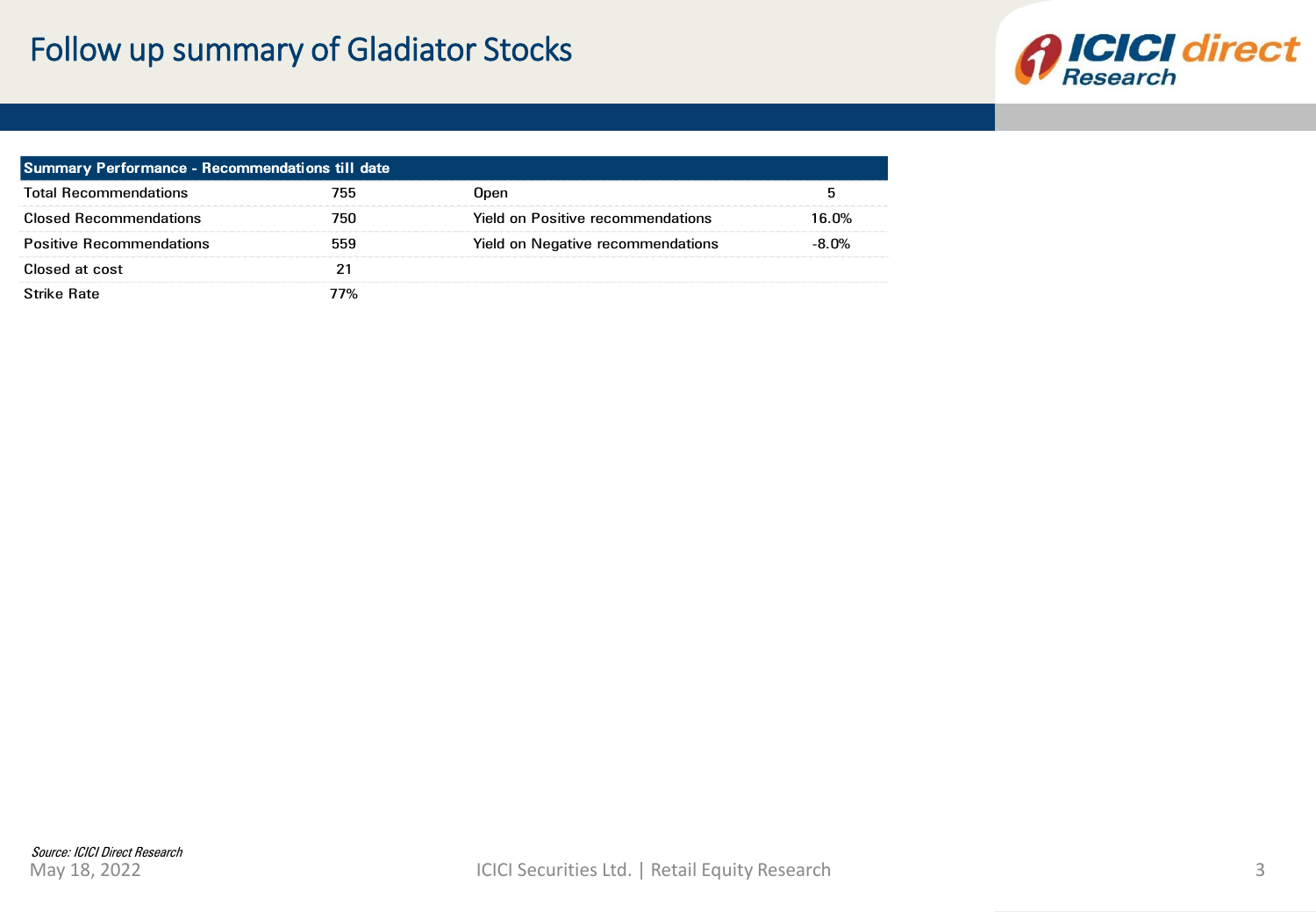

| ate      |                |        | Recommendations Price. | <b>Farget</b> | oloss   | Time Frame |
|----------|----------------|--------|------------------------|---------------|---------|------------|
| /-Mav-∶  | Indian Hotel   | INDHO. | 771.770                | 244 NC        | 214.00  | Davs       |
| /-Mav-   | oai            |        | 285-202                | חה אחד        | 276.00  | Dav        |
| '8-Mav-∠ | <b>RISTANT</b> | PFRSYS | - 201                  | 1120 NO       | 3690.00 | Uavs       |

All recommendations are in cash market

**[Back to Top](#page-0-0)**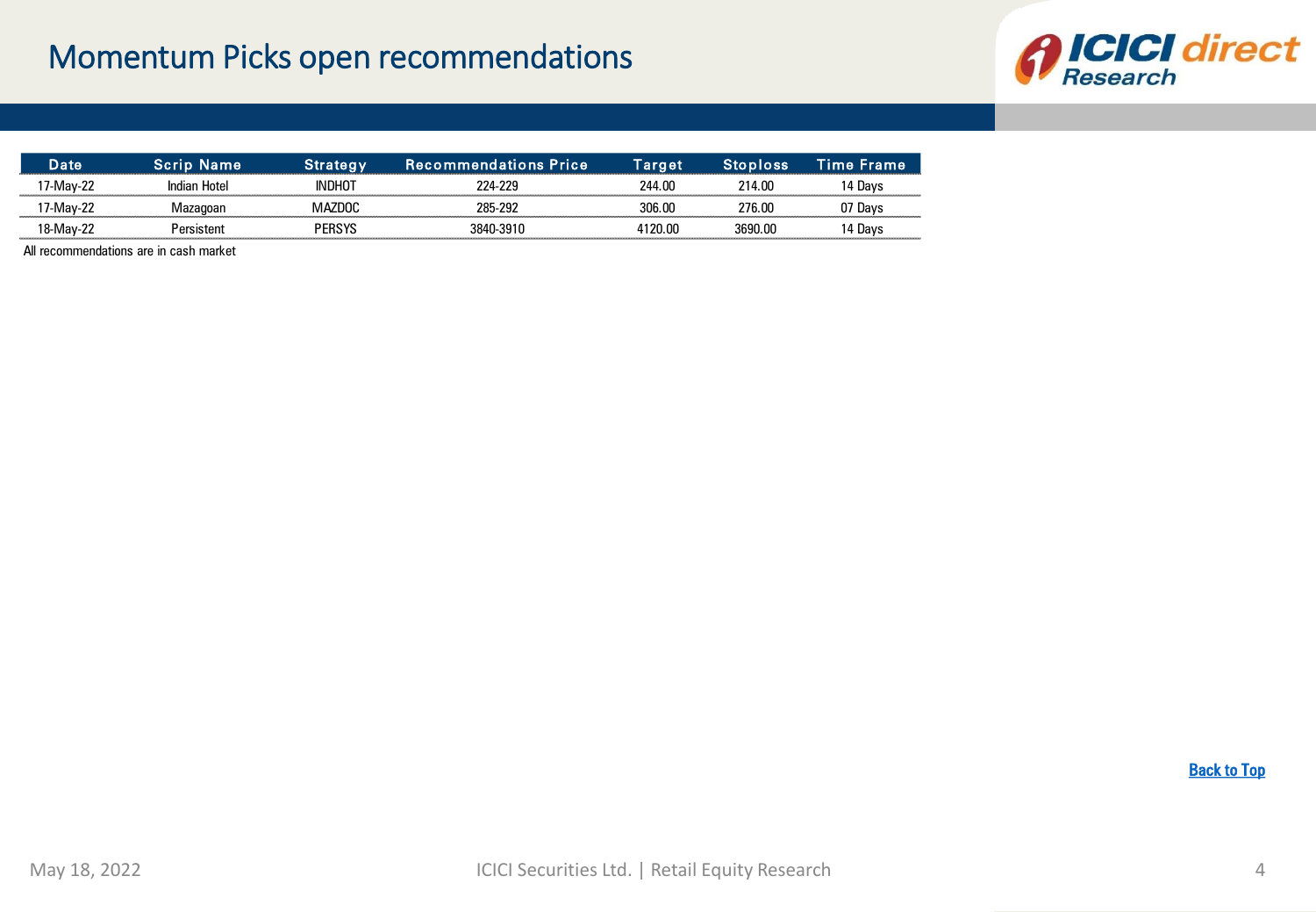#### Price history of past three years



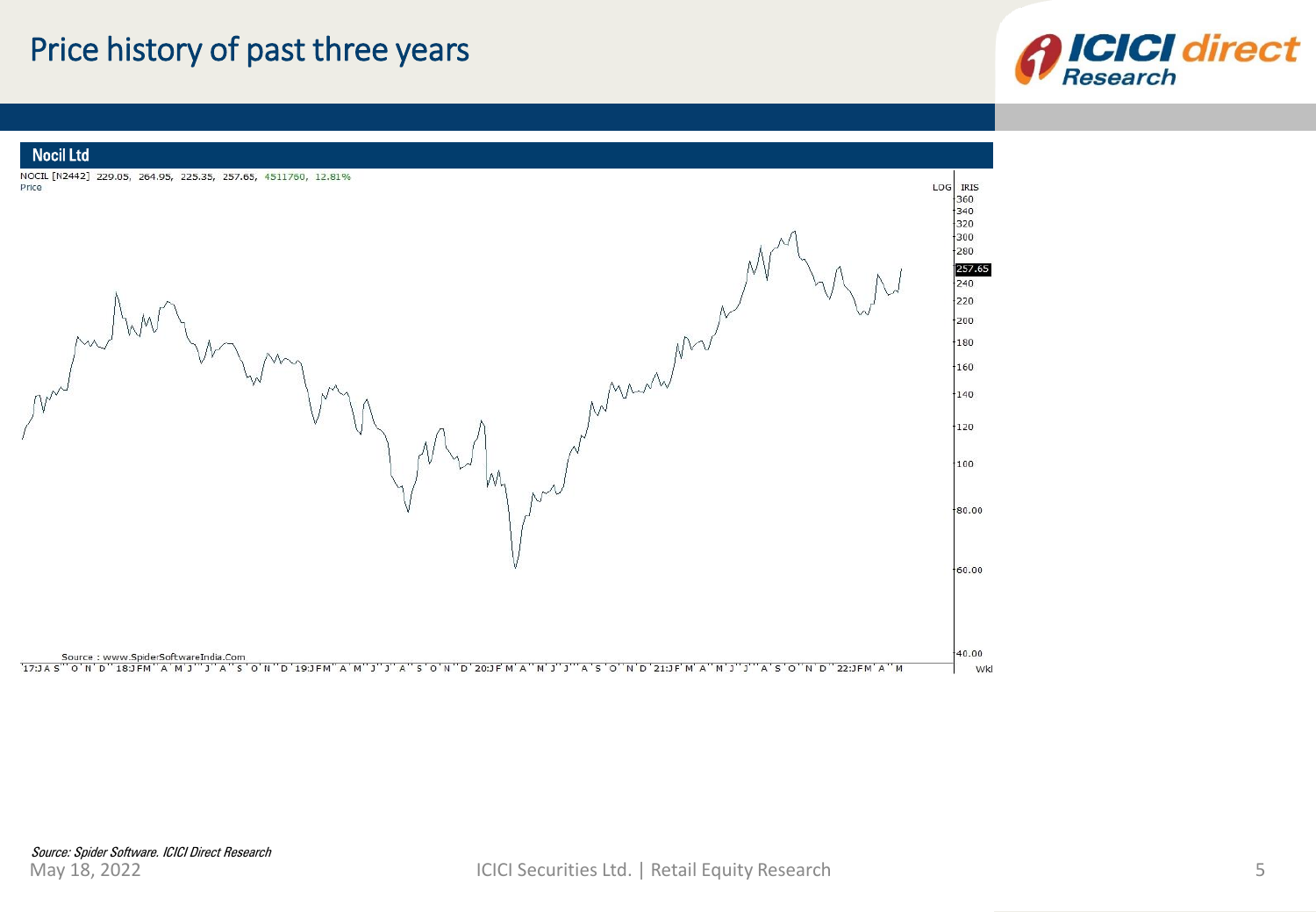#### Product Guidelines......



- It is recommended to enter in a staggered manner within the prescribed range provided in the report
- Once the recommendation is executed, it is advisable to keep strict stop loss as provided in the report on closing basis
- The recommendations are valid for three to six months as specified on first page of report and in case we intend to carry forward the position, it will be communicated through separate mail

#### Trading portfolio allocation

- It is recommended to spread out the trading corpus in a proportionate manner between the various technical research products
- Please avoid allocating the entire trading corpus to a single stock or a single product segment
- Within each product segment it is advisable to allocate equal amount to each recommendation
- For example: The 'Momentum Picks' product carries 2 intraday recommendations. It is advisable to allocate equal amount to each recommendation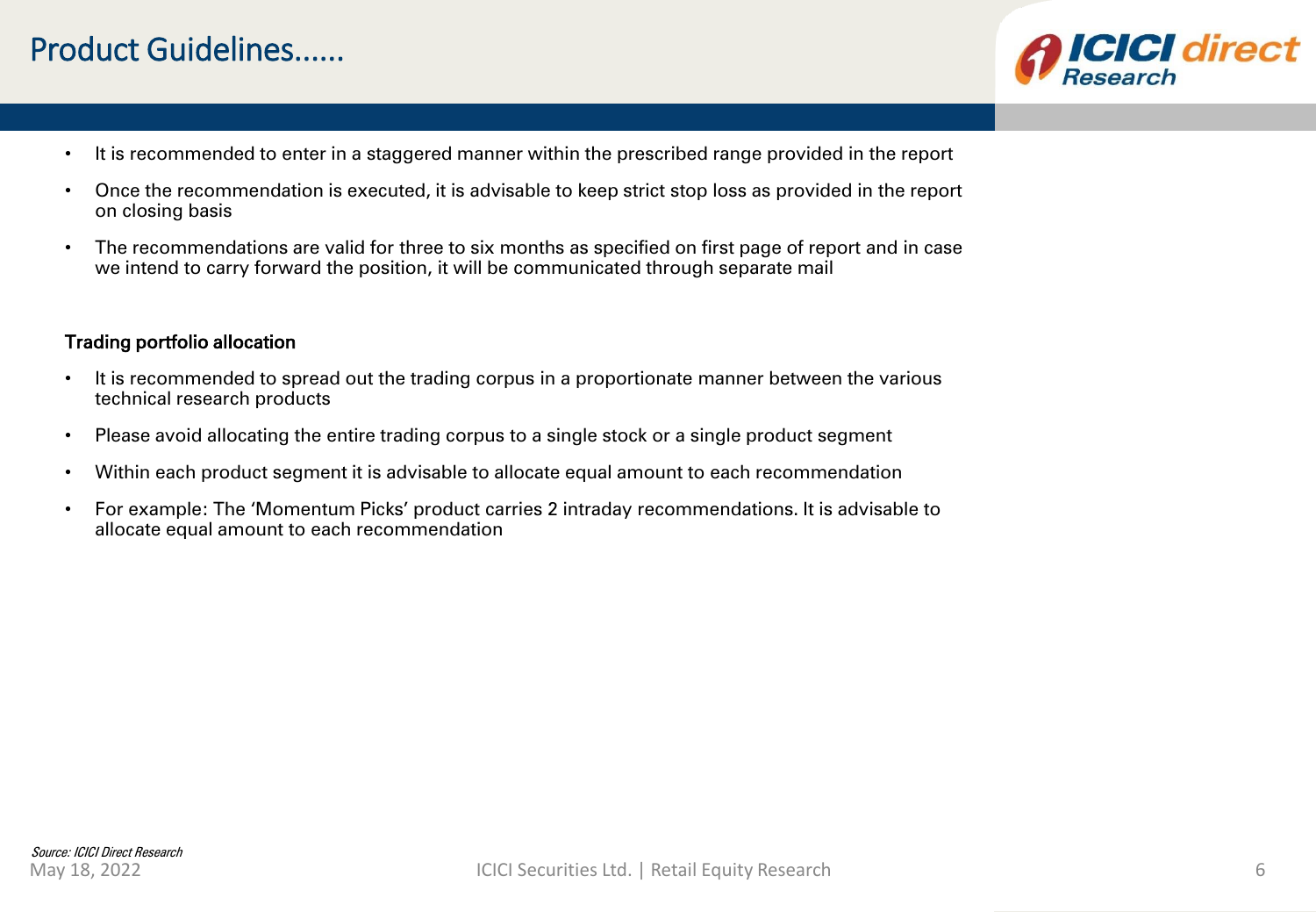### Recommended product wise trading portfolio allocation

-



| Product                              | allocation | <b>Allocations</b><br><b>Product wise Max allocation</b><br>In 1 Stock | <b>Number of Calls</b>   | <b>Return Objective</b> | <b>Duration</b> |
|--------------------------------------|------------|------------------------------------------------------------------------|--------------------------|-------------------------|-----------------|
| Momentum Picks-<br>Intraday          | 10%        | 30-50%                                                                 | 2 Stocks                 | $1 - 2%$                | Intraday        |
| <b>Momentum Picks-</b><br>Positional | 25%        | $8-10%$                                                                | 8-10 Per Month           | $5 - 8%$                | 14 Days         |
| <b>Gladiator Stocks</b>              | 35%        | 10-13%                                                                 | <b>Opportunity Based</b> | 15-20%                  | 6 Months        |
| <b>Yearly Technical</b>              | 25%        | 12-15%                                                                 | 7-9 Per Year             | 20-30%                  | 1 Year          |
| Cash                                 | 5%         |                                                                        |                          |                         |                 |
|                                      | 100%       |                                                                        |                          |                         |                 |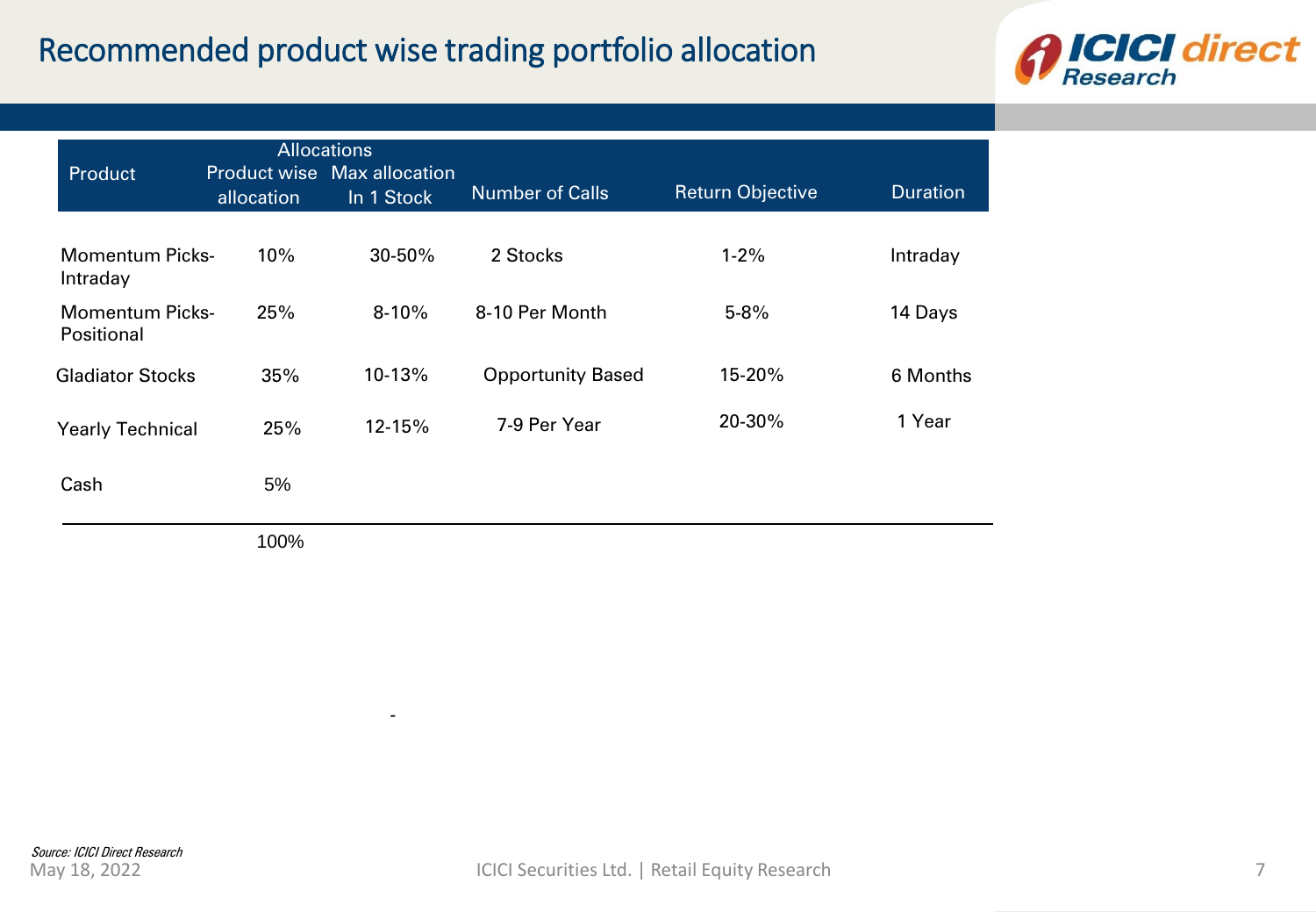



| Pankaj Pandey | Head - Research<br><b>ICICI Direct Research Desk,</b> | pankaj.pandey@icicisecurities.com |
|---------------|-------------------------------------------------------|-----------------------------------|
|               | <b>ICICI Securities Limited,</b>                      |                                   |
|               | 1st Floor, Akruti Trade Centre,                       |                                   |
|               | Road No 7, MIDC,                                      |                                   |
|               | Andheri (East)                                        |                                   |
|               | Mumbai - 400 093                                      |                                   |
|               | research@icicidirect.com                              |                                   |